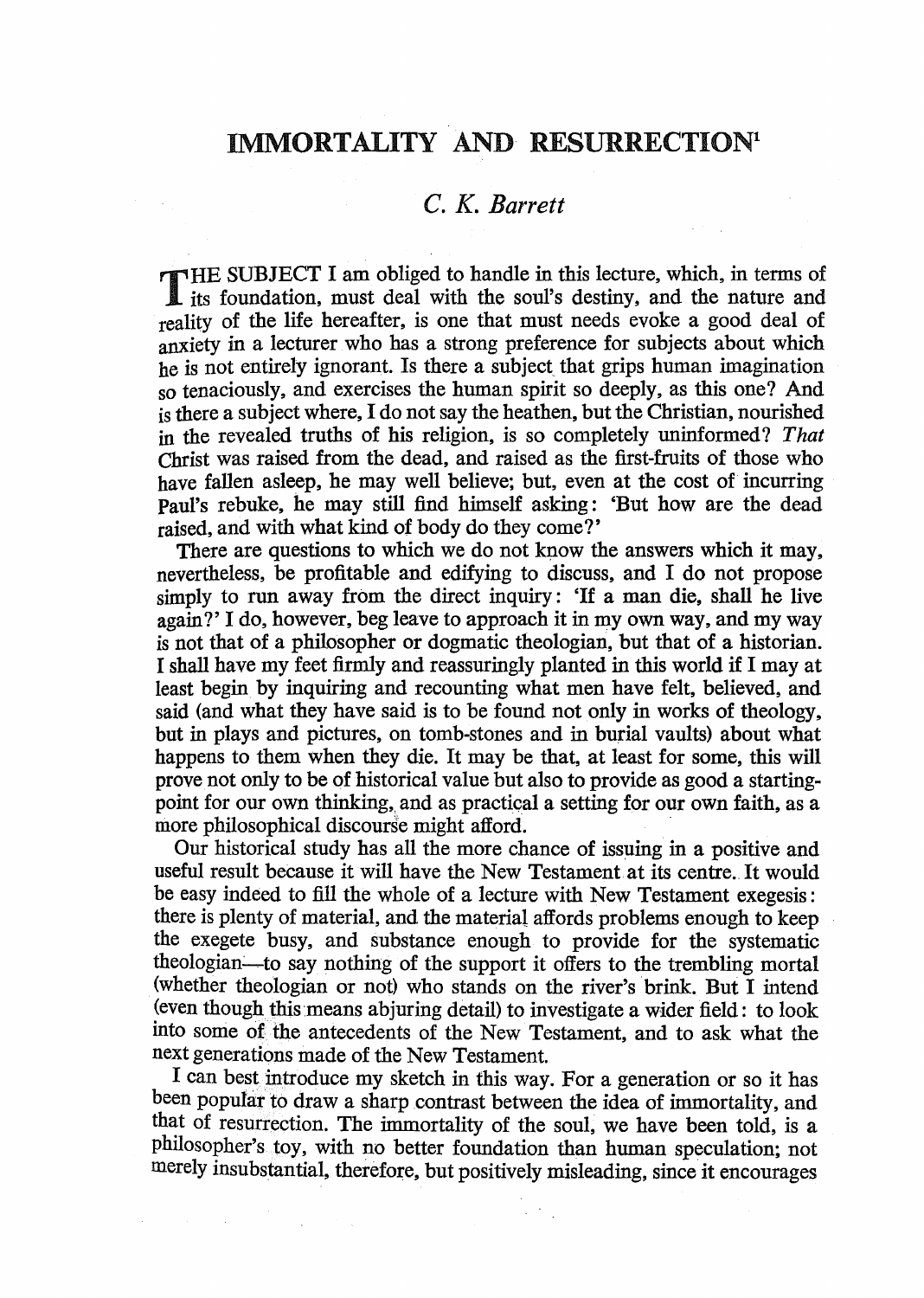man to find his eternal security in himself and not in God. The resurrection of the body, however, can be only the act of God; it is the divine miracle. exemplified in the resurrection of Christ himself, in which alone the Christian can properly put his trust. Christians, it is said. do not believe in the immortality of the soul, but in resurrection at the last day. This sharp distinction is often coupled with the distinction between Greek and Hebrew: the Greeks believed in immortality, which is wrong; the Hebrews believed in resurrection, which is right.

An outstanding exponent of these views is Oscar Culhnann. In referring to him I must first of all say that in his lecture *Immortality of the Soul or Resurrection of the Dead?* (London, 1958) there is very much that any serious student of the New Testament must accept. Indeed, I suspect that Dr Cullmann takes a little too warmly, and attaches too much importance to, some of the criticisms of the original (Swiss) publication of his work. A great deal of it strikes the reader as familiar. and in many respects I am in agreement with him. I have, however, ventured to express a point of significant difference by using in my title not his disjunctive 'or' but the conjunctive 'and'— Immortality and Resurrection. But in saying so much I am anticipating my conclusion. and for this we are not yet ready.

For the erroneous notion of the immortality of the soul Dr CuIlmann blames the Greeks. That we can respect and admire both Plato and Paul 'is no reason for denying a radical difference between the Christian expectation of the resurrection of the dead and the Greek belief in the immortality of the soul'.<sup>2</sup> Repeatedly Dr Cullmann refers to the 'Greek concept of the immortality of the soul'. In this expression there is concealed a serious oversimplification of the facts.

Early Greeks and early Hebrews were markedly similar in their outlook upon physical death and what lay beyond it. This is in fact well-known ground, and I need not linger over it. For both. death was the end of worth-' while existence. For the Hebrew, this meant Sheol, an undesirable abode of wretched shades.

The dead know not anything, neither have they any more a reward; for the memory of them is forgotten. As well their love, as their hatred and their envy, is now perished; neither have they any more a portion for ever in anything that is done under the sun ... there is no work. nor device, nor knowledge, nor wisdom, in Sheol, whither thou goest (Eccles  $9^{5, 6, 10}$ ).

> As the cloud is consumed and vanisheth away, So he that goeth down to Sheol shall come up no more. He shall return no more to his house, Neither shall his place know him any more. (Job  $7^{9-10}$ )

The Greeks thought of the underworld, the home of departed spirits, in a very similar way. Life and memory did indeed persist. This is part of the tragedy of the situation. In one of the most famous scenes in the *Odyssey*  (xi. 465-540), Odysseus. permitted to visit the shades. addresses the dead Achilles, 'than whom no man, before or after, was more fortunate'.

Formerly, in your lifetime, we Argives used to honour you equally with the gods, and now that you are here you exercise great power over the dead. Do not grieve about it, Achilles, now that you are dead.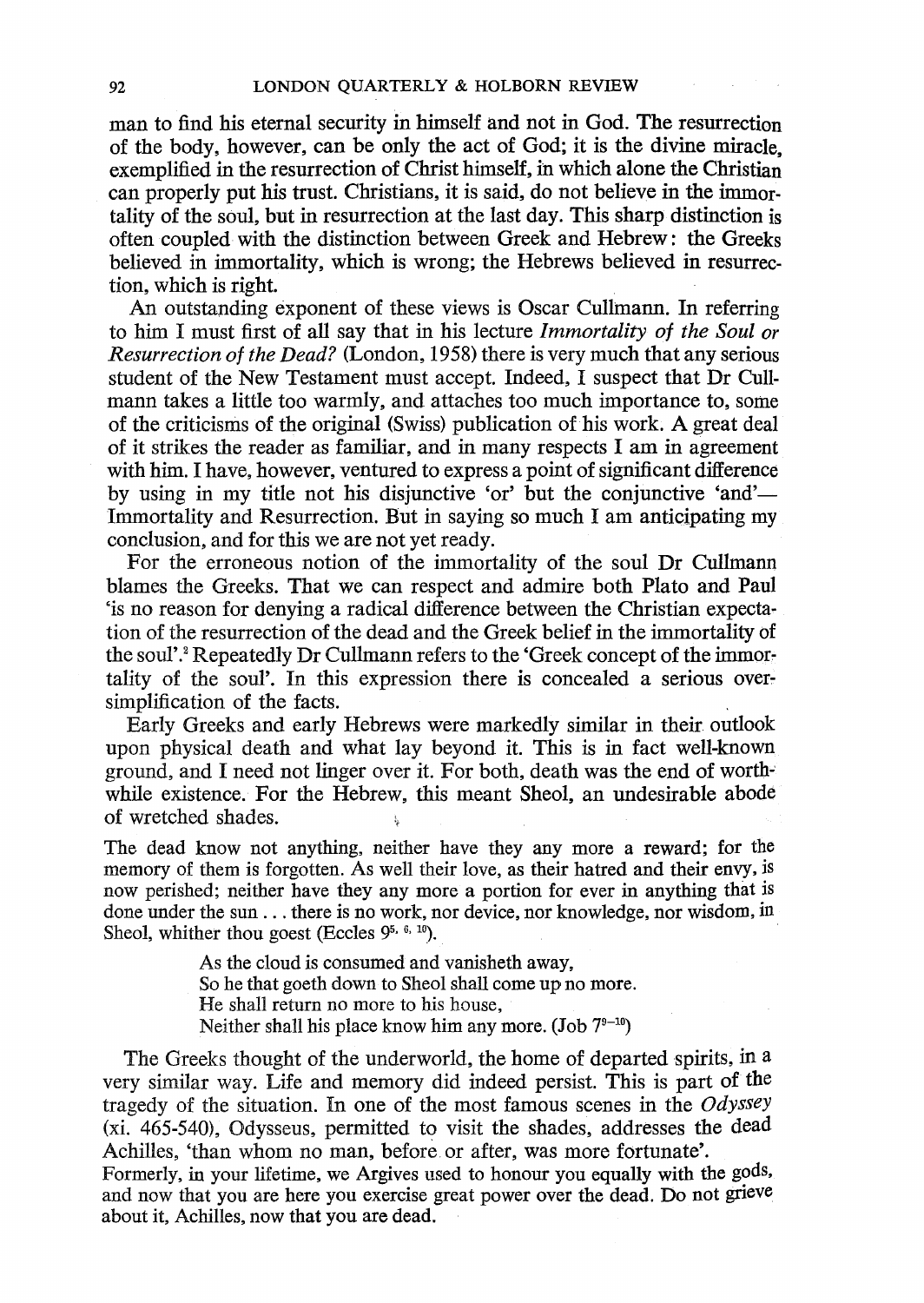He answered, Do not make light of death to me, noble Odysseus. I would rather be on earth a serf to a landless man, with small enough living for himself, than act as king over all these dead men who have perished. (484-91)

So far the thought of the primitive Hebrew runs parallel with that of the primitive Greek. We can take a further step. Each was capable of imagining a 'standing up of corpses' (as Hoskyns used to say ανάστασις νεκρών should the rendered, if we wish to feel the original force of the words), but each imagined it only to reject it. Such things did not, and presumably could not, happen. We have already seen some of the Old Testament evidence. More  $\frac{1}{2}$  can be added.

> Wilt thou shew wonders to the dead? Shall the shades arise (LXX, άναστήσουσιν) and praise thee? Shall thy loving kindness be declared in the grave? Or thy faithfulness in Abaddon? Shall thy wonders be known in the dark? And thy righteousness in the land of forgetfulness?

There is also David's explanation of his composure when he learns of the death of Bathsheba's child.

While the child was yet alive, I fasted and wept; for I said, Who knoweth whether the LORD will not be gracious to me, that the child may live? But now he is dead, wherefore should I fast? Can I bring him back again? I shall go to him, but he shall not return to me  $(2 Sam 12<sup>22-23</sup>)$ .

In a similar way the Greeks speak of the rising up of the dead as something that no one supposes can or will ever happen, even though the mind can conceive it (as it can conceive other absurdities). Thus Prexaspes to Cambyses:

I did what you commanded me, and buried him with my own hands. If dead men do rise up (εί μέν νυν οί τεθνεῶτες ἀνεστέασι) you can expect Astyages the Mede to rise up against you; but if things continue as they have been you will never have any further trouble from him [Smerdis] (Herodotus, 3.62).

Other writers reveal the same scepticism. Thus Achilles to Priam, when the latter comes to beg for the body of his dead son, Hector.

You will achieve nothing by lamenting for your son, nor will you raise him up (ούδέ μιν άνστήσεις) (*Iliad*, xxiv. 550f).

With this we may compare David's despair of his dead child. Again, when the Chorus suspects the death of Agamemnon

I have no means of raising up the dead again in words.

 $\sim$ 

(Aeschylus, Agamemnon 1360f)

And similarly Sophocles: Electra will never succeed in raising her dead father from Hades.

But never by laments or prayers will you raise up (άνοτάσεις) your father from the lake of Hades to which all go.

 $(Electra 137ff)$ 

Thus, if we go back to the earliest stages of their histories and literatures, we find Greeks and Hebrews thinking alike about death, and what happens after it. A living dog is better than a dead lion; a living serf is better than a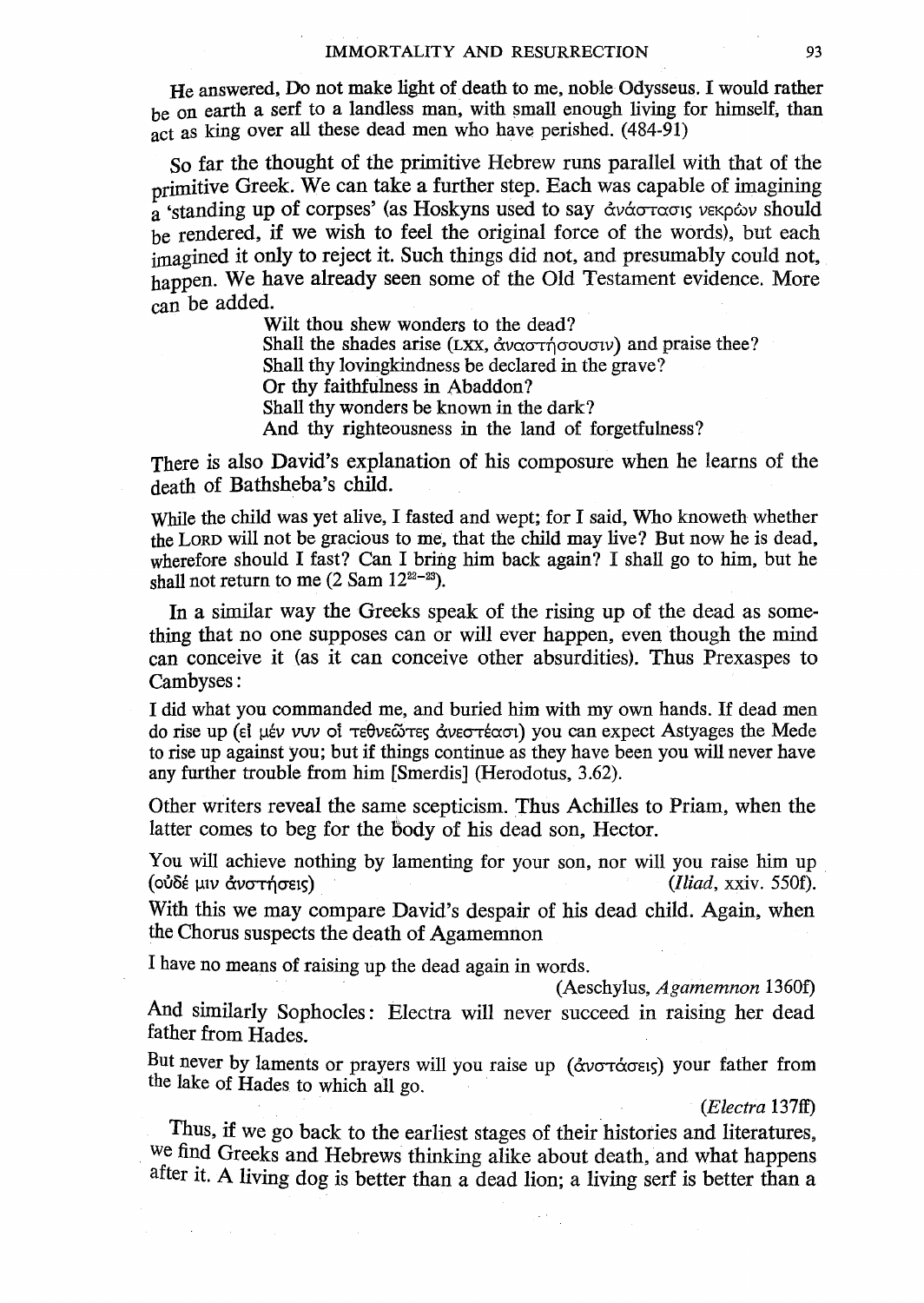dead king—they are agreed in this. Survival of a sort there is, but it is so wretched and poor that it would almost be better that existence should cease altogether.

It is true that neither Hebrews nor Greeks remained in this primitive stage and that subsequent developments did not follow identical lines. It is <sup>a</sup> commonplace observation that only towards the close of the Old Testament period was the national hope of a future for the people partially replaced; or supplemented, by the personal hope of a future for the individual Israelite. There are only a few passages in the Old Testament where this hope appears unmistakably.

Many of them that sleep in the dust of the earth shall awake, some to everlasting life, and some to shame and everlasting contempt.

(Daniel  $12<sup>2</sup>$ )

Thy dead shall live; my dead bodies shall arise. Awake and sing. ye that dwell in the dust: for thy dew is as the dew of light, and the earth shall cast forth the shades. (Isaiah  $26^{19}$ )

After the close of the Old Testament period evidence multiplies, and for the moment one passage will suffice as illustration:

> They that fear the Lord shall rise to life eternal. And their life shall be in the light of the Lord, and shall come to an end no more.

> > (Ps. Sol. 3.16)

It is often said that this new belief in resurrection to a new life in a new age came into Judaism from without, and especially from Persian sources, whence the idea was borrowed. I should certainly not wish to deny that Iranian influence can be detected in the later parts of the Old Testament and in post-biblical Judaism; but I believe that Dr Mowinckel is right in saying that 'Persian influence served as a catalyst'.<sup>3</sup> The real constituents of the late Jewish belief lay within the earlier religion, and fundamentally in the conviction that he who was the judge of the whole earth would not fail to do right.<sup>4</sup> We can see in the earlier wisdom literature how a growing individualism raised problems for those who held to this conviction, and these problems were brought to a head when Jewish martyrs accepted death, thereby renouncing all hope of earthly reward and any direct share in the national hope, precisely in order to maintain the national religion. It was in this context that Daniel  $12^2$  (and possibly Isaiah  $26^{19}$ ) arose, and must be understood. In other words, it was in the light of human experience, illuminated by fundamental convictions about God, that Hebrew thought about man's future developed: Persian belief provided the mould into which this developing thought was poured rather than an essential constituent of the thought itself. In this process we cannot name anyone outstanding thinker of unique personal insight and influence; not even the author of Daniel would qualify for such a description.

Not least at this point the Greek line of development differs markedly from the Hebrew; here there arises a figure so outstanding that even Dr Cullmann can speak of 'the Greeks' and 'Plato' almost as if these were interchangeable terms. This they certainly were not. for dominating as the Socrates-Plato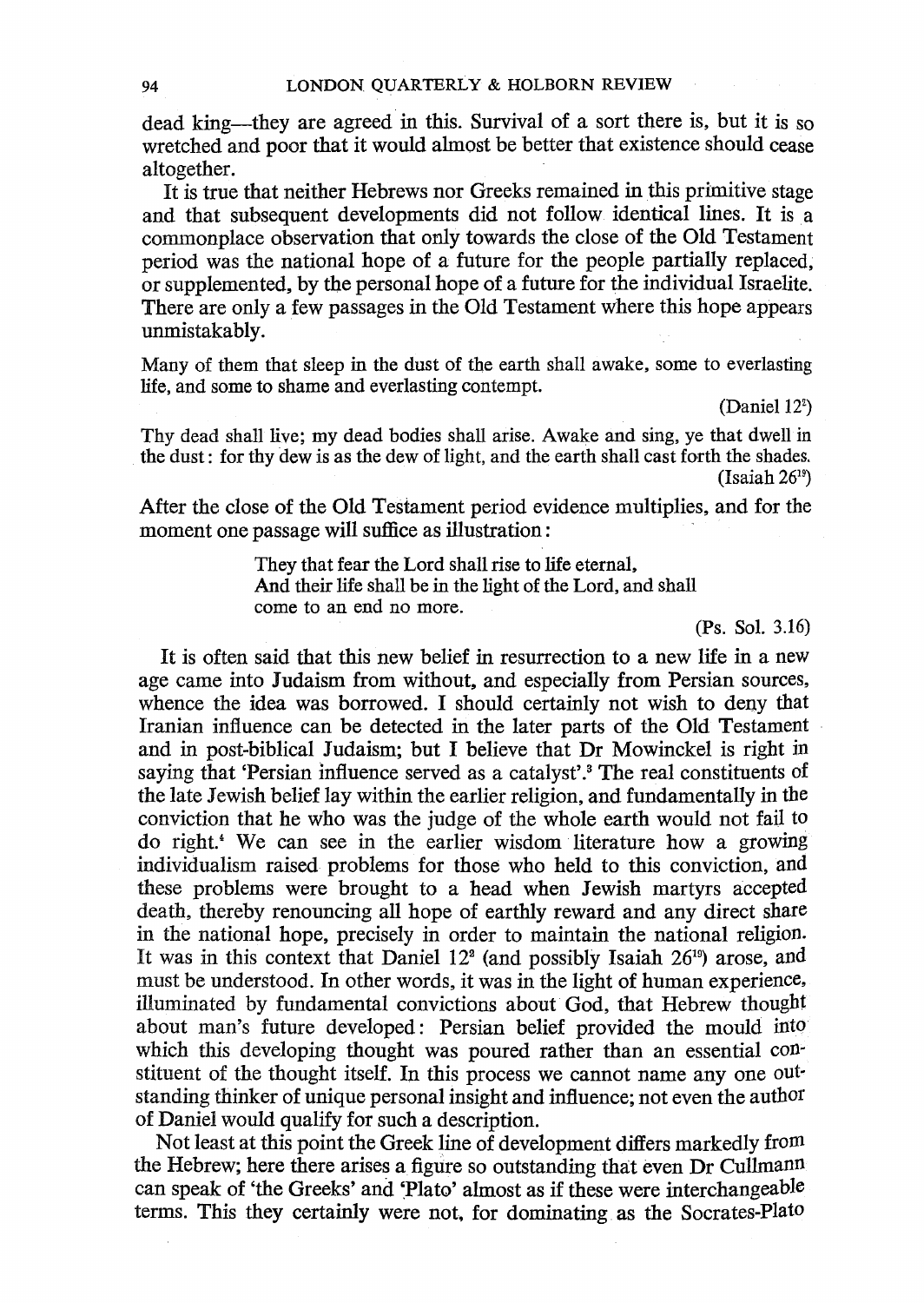figure is to us, it was probably unknown to and without direct influence upon the majority of 'Greeks' in the Hellenistic world. As with Jewish developments, so here we must probably bear in mind the presence of non-indigenous (that is, non-Hellenic) religious beliefs, particularly the influence of Orphism. But I venture to think that, as in Judaism, the really decisive force is to be found elsewhere. It is surely no accident that the essential development of Plato's thought about personal future life is to be found in the dialogues that deal with the martyr-figure of Socrates. Plato's thought follows a more intellectual and less purely religious course than that which led to the development we have noted in Judaism. He does not argue: Socrates was unjustly condemned, and since he refused to take the opportunity that presented itself to escape the hemlock in this world we must suppose that he will receive true justice hereafter. Rather Socrates appears as the human instrument of those ideas whose eternity points to the immortality of the human soul: 'There is no change in him; only now he is invested with a sort of sacred character, as the prophet or priest of Apollo the God of the festival, in whose honour he first of all composes a hymn, and then like the swan pours forth his dying lay. Perhaps the extreme elevation of Socrates above his own situation, and the ordinary interests of life (compare his *jeu d' esprit*  about his burial, in which for a moment he puts on the "Silenus mask") create in the mind of the reader an impression stronger than could be derived from arguments that such an one, in his own language, has in him "a principle which does not admit of death".'5

We must not, as I have said, make the mistake of supposing that every Greek was a Plato, believing in the eternity of ideas and the immortality of the soul. Many in the ancient world had, as the inscriptions show. no hope for the future.

## *Non tui, tui, non sum, non curo.*

## πεΐνε, βλέπις τὸ τέλος

The badly spelt Greek points out the common man, and attests his belief or unbelief. So far as hope penetrated to the unintellectual levels it did so by way of the cults; and it is well to remember that these rested in great measure upon a cycle, natural, mythological, or both, of death and resurrection.

Conditions in Palestine may not have been altogether different, but the Jews were an instructed people, and the more advanced beliefs of Pharisaic intellectuals probably spread farther downwards into society than Platonic speculation spread in the Greek world. And of the Pharisees Dr Schweizer has rightly written: 'The Pharisees believed in the immortality of the soul *and* in the resurrection. Both conceptions are so formulated that they are not mutually exclusive.'<sup>6</sup> That they believed in resurrection appears from the passage in the Psalms of Solomon that I have already quoted. And according to Josephus the Pharisees hold that 'every soul is imperishable, but the soul of the good alone passes into another body, while the souls of the wicked suffer eternal punishment'.7 We need not dismiss this as simply Josephus's hellenistic version of the Hebrew doctrine of the resurrection of the body. Instead of cumbering this lecture with references I will simply quote Billerbeck: 'Of no less significance for the earlier conceptions of Sheol [than the separation of righteous and wicked in Sheol] was the doctrine of immor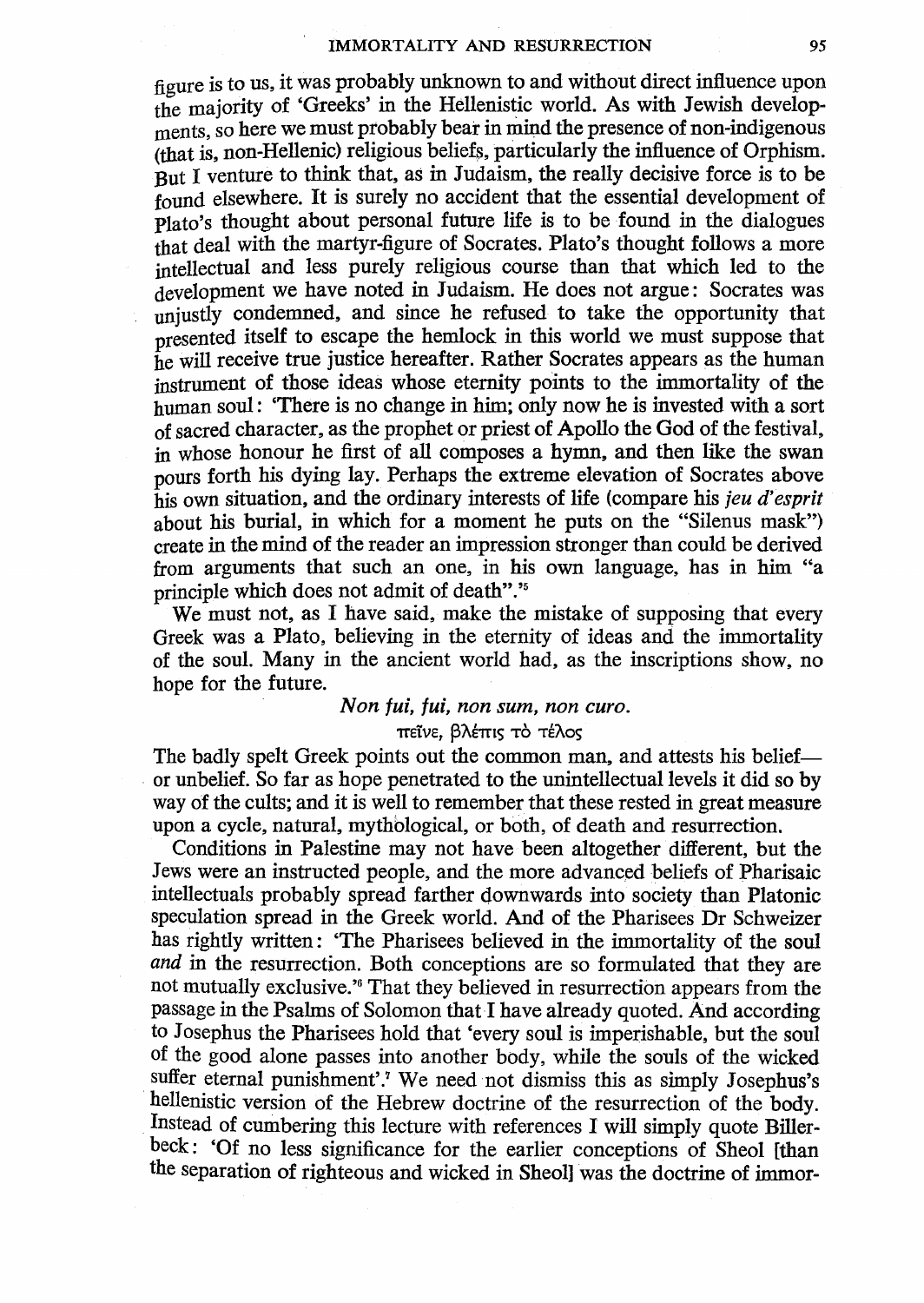tality, which, from hellenistic Judaism, gradually pressed into Palestinian circles too'.<sup>8</sup> The same observation would probably be true with reference also to the Qumran type of Judaism.<sup>9</sup>

To sum up so far: we are guilty of an over-simplification so radical as to amount to falsification if we suggest that the background of New Testament thought about the future life is composed of 'Greeks' maintaining in intellectual terms the intrinsic immortality of the individual soul, and 'Hebrews' believing that at death man's whole being is extinguished and that he is miraculously raised up, body and soul, by God at the last day. The facts are far more complicated; and the distinction far less clear-cut. For both Greeks and Hebrews the common substratum of belief was the conception of Hades or Sheol-continuing, but quite undesirable existence. Many Greeks, and at least some Hebrews (the Sadducees as a matter of principle) did not go beyond this. Greek intellectuals developed the notion of immortality; Jewish mystics and apocalyptists looked for the resurrection of dead bodies. But many Jews believed at the same time in the immortality of what we may call the soul (whether they called it the soul or something else scarcely matters); and, on the other side, we must remember that Greeks could at any rate conceive the idea of rising up, that the cults were based on a death-resurrection cycle, that the Stoic belief in an  $\frac{1}{2}$  extropology and renewal of the universe involved something like resurrection, and that a similar implication may be found in the Orphic and Pythagorean notion of the transmigration and reincarnation of souls.

That the New Testament emerged from this background with a new and powerful conviction of life beyond the grave was due neither to some chance turn of the wheel in the syncretistic mixing-machine, nor to a new theory of the nature of the soul, the nature of the body, or the relation of the one to the other, but to the life, death, and resurrection of Jesus Christ. Jesus was dead, and is alive for evermore: this is the unanimous conviction of the New Testament and the fact has consequences far wider than the subject at present under discussion, important as that is. It means that God has acted in history to deal with the total human situation, in which death is a symptom, with sin as its more fundamental cause. The death and resurrection of Jesus are represented by the New Testament writers as the means of God's decisive victory over the powers of evil, but they are never, I believe, used to vindicate one theory of body and soul against another; they issue in the defeat of death, but this fact does not in itself provide a history of what happens to a man after the death of his body. Here as in other fields men were left to bear witness to the new fact as best they could, using the categories and forms of thought that were available to them. Life and incorruption, not a ready-made new dogma, were brought to light through the Gospel.

At the centre of the New Testament treatment of our subject stands I Corinthians 15, and it is necessary at this stage to recall the contents of the chapter, though, when I have brought out some of its themes, I shall return to our sketch of the development of thought. After that we shall return (I hope, with profit) to the New Testament.

The centre of Paul's argument is the point that I have already mentioned as essential to the New Testament treatment of our theme: the connexion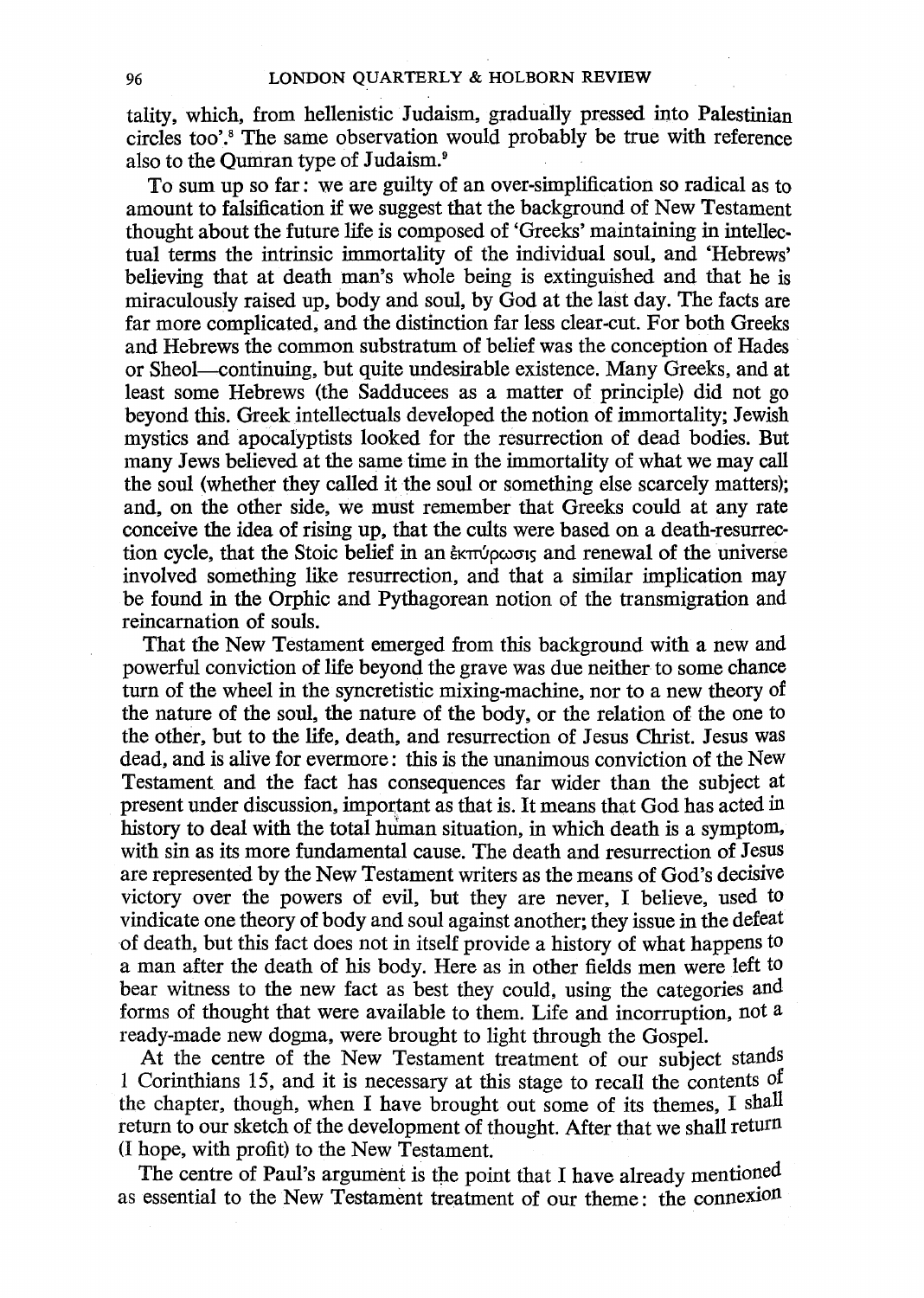between Christ's resurrection and ours. He was raised as the first-fruits of all sleepers (1 Cor 15<sup>20</sup>); to deny, as some had done, the possibility of our resurrection was to deny the possibility of Christ's  $(15<sup>16</sup>)$ , and thus to exclude a vital element of the Christian proclamation, in which all preachers were agreed  $(15)$ . If we ask in what the Corinthian error consisted, the answer is probably not an Epicurean denial of all life after death, nor a preference for the immortality of the soul over the resurrection of the body, but the belief (cf. 2 Tim  $2^{18}$ , 1 Cor  $4^8$ ) that the resurrection had already, in a spiritual but complete sense, taken place.<sup>10</sup> This view accounts for the fact that Paul devotes a great part of the chapter to straightforward apocalyptic, describing what he expects to take place at the time of the end. This futurist eschatology it was necessary (from Paul's point of view) to ensure. The trumpet shall sound, and the dead shall be raised incorruptible, and we shall be changed (1552 ). But this is not the only theme in 1 Corinthians 15. Paul's insistence upon the apocalyptic fulfilment of the work of Christ does not lead him to forget that the decisive work of Christ has already been accomplished. I note here especially the description of Christ as the new Adam  $(15^{21-2}, 45)$ , who has become the head of a new humanity. Since by man came death, by man came also the resurrection of the dead; for as in Adam all die, even so in Christ shall all be made alive. As is the heavenly man, so also are (or will be) the heavenly men. Now it must be remembered that Paul understood the inheritance which Adam had handed down to his descendants to be death. Through the sin of that one man death entered into the experience of men (Rom 512); Paul is, of course, dependent on Genesis 217. Correspondingly, the inheritance that the new humanity received from the new Adam was life and incorruption; from the heavenly man springs the race of heavenly men. The human race will not reach its goal until Christ has handed over the kingdom to the Father, that God may be all in all  $(15^{24}$ ,  $^{28})$ ; but already men have moved into the new age ushered in by Christ's resurrection, and their transformation -from glory to glory  $(2 \text{ Cor } 3^{18})$ -has begun.

More light is thrown on Paul's thought by 2 Corinthians  $5^{1-10}$ , where the same pattern of hope and anticipation recurs, though with perhaps a slightly different balance. The apocalyptic element remains: we must all appear before the judgement seat of Christ  $(5^{10})$ . But it is now more plainly stated that we already have a building from God, a house not made with hands, eternal in the heavens (51), which, Paul says (with a sharp change of metaphor), we long to put on. It is because of this heavenly dwelling that he can speak of his desire to be absent from the body and present with the Lord  $(5^{\circ}$ ; cf. Phil 1<sup>23</sup>).

Paul's conception of the future life is thus two-fold, as is his conception of (for example) the moral life. Great and decisive things have already been done for men by God in Christ; yet an hour of judgement and of transformation is still to come. This complex doctrine sprang directly out of the person of Jesus himself, recognized by Paul as· alive, yet still to be manifested in glory, overcome the last enemy, death  $(1 \text{ Cor } 15^{26})$ , and thus complete his work. It is not surprising that it was simplified and distorted by men whose minds were less subtle and profound, and less firmly fixed on Christ, than was Paul's.

It was not long before the vital distinction which Paul draws between body and flesh was overlooked. Already the author of 2 Clement had failed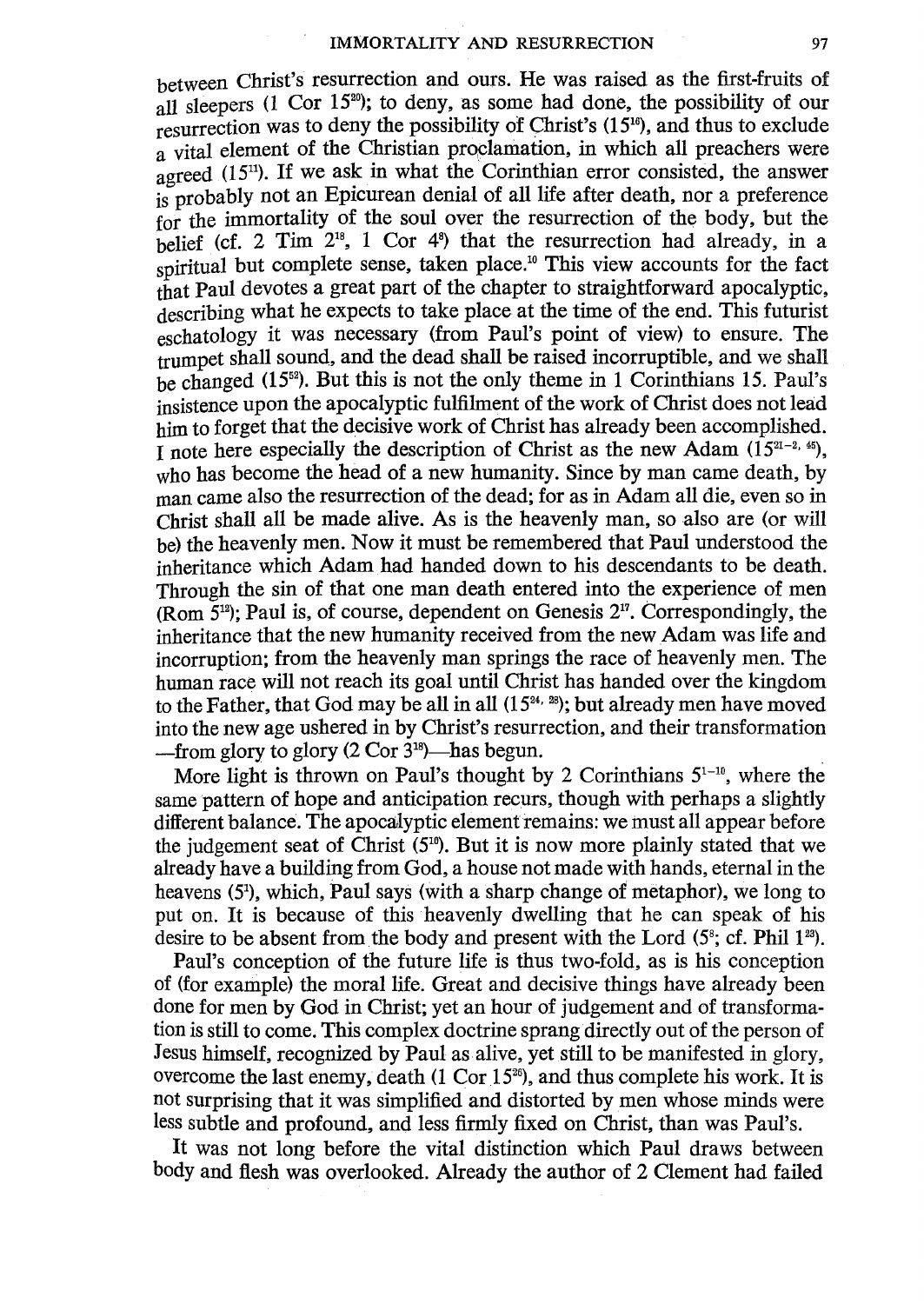to see the point, and was insisting, as Paul does not, upon the resurrection of the flesh. 'Let none of you say that this flesh ( $\alpha$  $\sigma$  $\eta$ )  $\bar{\eta}$   $\sigma$  $\alpha$  $\rho \xi$ ) is not judged or raised up. Understand this. In what were you saved, in what did you recover sight, if it was not when you were in this flesh? We must therefore guard the flesh as God's shrine; for as you were called in the flesh, so also shall you come in the flesh' (9). A little later Justin makes the same point even more explicitly. There are, he says, men who say that there is no resurrection of the dead, but that immediately upon death their souls are received up into heaven.<sup>11</sup> Do not suppose, Justin goes on, that these men are Christians. They are no more Christians than Sadducees are Jews. All orthodox Christians know that there will be a resurrection of the flesh (σαρκός *άνάστασιν γενήσεσθαι επιστάμεθα*). Again, it is profitable to trace in the history of the Creeds the development of *resurrectio mortuorum* or *resurrectio corporis* into *resurrectio carnis,* and in due course into *resurrectio carnis hujus;* and I cannot forbear to add the statement of Bachiarius, who in the early fifth century defended his orthodoxy before the Pope in these terms:

We confess that the flesh of our resurrection is an entire and perfect (resurrection) of this, in which we live in the present age, whether we are governed by good morals or give in to evil works, in order that in it we may be able either to suffer the torments of punishment for evil deeds, or receive the rewards of good things for good deeds. Nor do we say, as some most absurdly do, that another flesh will be raised up instead of this one, but this very flesh, with no member cut off from it nor any other part of the body abandoned.

It is easy to smile at this *naïveté*, but equally it should not be difficult to see the motives that lay behind it. One motive has already been brought out in the quotation from 2 Clement. If you remember that your flesh is to be raised up you will keep it pure. This is very close to Paul's argument in 1 Corinthians  $6^{18-16}$ , except that Paul speaks not of the flesh but of the body—a distinction which Bachiarius was not alone in failing to grasp. A second motive appears in Ignatius. The resurrection of Jesus was a resurrection of the flesh, a fact which secures (against the Docetists) the reality of His whole fleshly ministry; and it was their conviction of, their actual contact with. His fleshly existence after His resurrection that gave the apostles their confidence and victory in the face of death. That is, they themselves looked forward to a fleshly (as well as spiritual) resurrection, and this hope was linked with a realistic and anti-docetic estimate of the person of Christ Himself.12 Ignatius, indeed, has another interest in this matter, which appears when he describes the bread of the eucharist as the medicine of immortality, the antidote against death *(Ephesians* 20); but to discuss this would take us too far from our main theme. The contract of the contract of the contract of the contract of the contract of the contract of the contract of the contract of the contract of the contract of the contract of the contract of the contract of the con

Among Christians who would otherwise be described as orthodox there is a growing tendency to think of the future life in not merely corporeal but carnal terms. What lies before the Christian is a raising up of the flesh he now has. If he has kept it pure he will be rewarded; if not, in his impure flesh he will suffer.

A second line of development can be traced in early Christian thought, and this too has clearly discernible motivation. We have already heard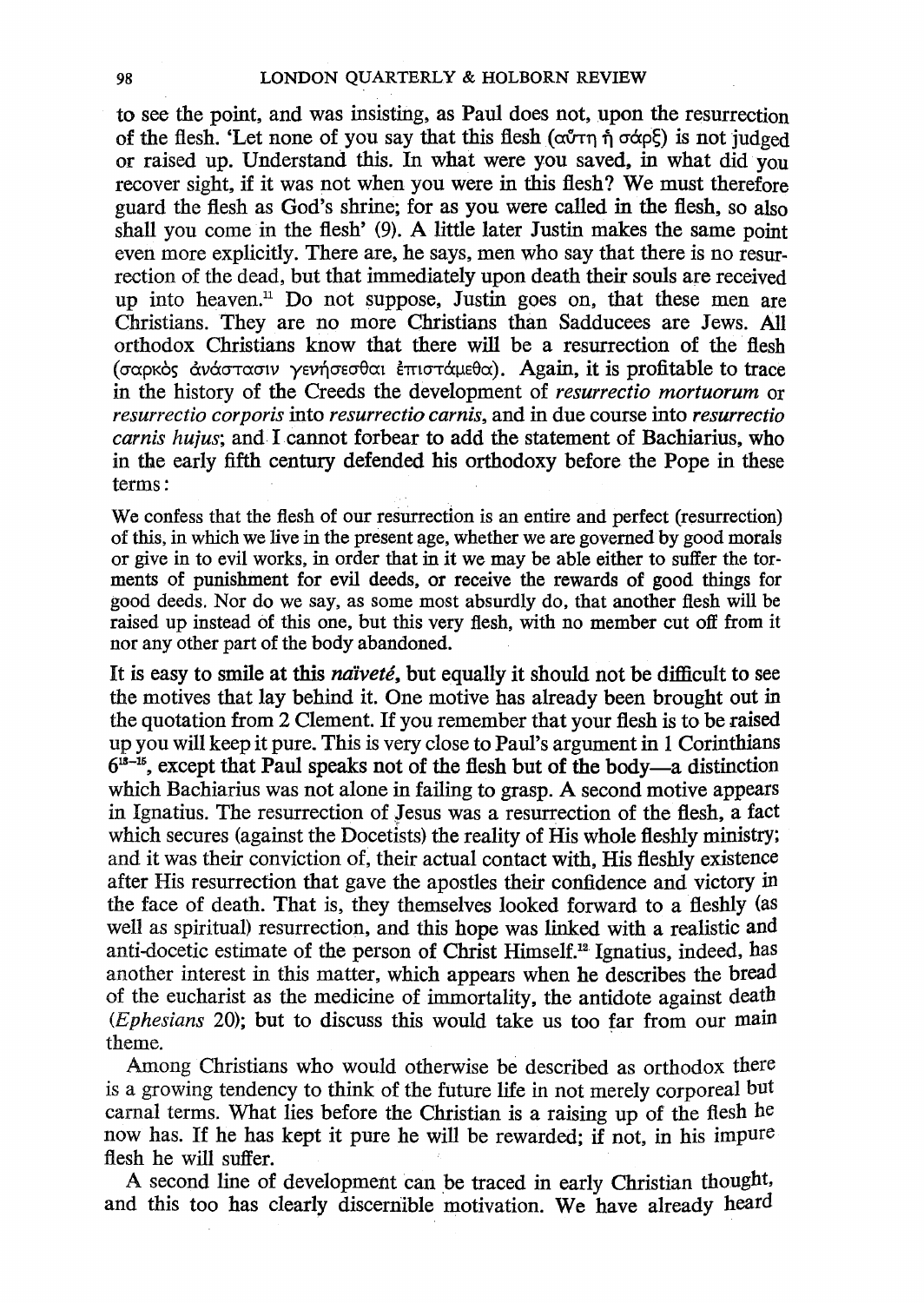echoes of it, in (for example) Justin. The trend of gnostic thought was to reject the flesh as intrinsically evil (this incidentally is not really a Greek but an oriental view), and to look forward to its annihilation in death, and to the correspondingly brighter burning of the inward spark of divine life.

At its worst, Christian gnosticism was fundamentally unbiblical speculation destructive alike of Christian faith and Christian morals; but the whole phenomenon of gnosticism cannot be dismissed in these terms, and there are places where it seems to do more justice to the Pauline teaching we have glanced at than do some of the more reputable patristic writers. I propose to illustrate this briefly from some of the recently recovered gnostic texts.

It is characteristic of gnosticism that it individualizes the biblical eschatology. Thus we may compare with the New Testament parable of the Pearl of Great Price the variation, similar in form but decidedly different in emphasis, found in the Gospel of Thomas:

The kingdom of the Father is like a man, a merchant, who possessing merchandise [and] found a pearl. That merchant was prudent. He sold the merchandise, he bought the one pearl for himself. Do you also seek for the treasure which fails not, which endures, there where no moth comes near to devour and [where] no worm destroys.<sup>13</sup>

Contempt of the flesh appears in *Logion* 37 :

His disciples said: When wilt thou be revealed to us and when will we see thee? Jesus said: When you take off your clothing without being ashamed, and take your clothes and put them under your feet as the little children and tread on them. then [shall you behold] the Son of the Living (One) and you shall not fear.

This is scarcely a scriptural outlook. But in *Logion* 51 there is a biblical truth which the Church too often overlooked:

His disciples said to him: When will the repose of the dead come about and when will the new world come? He said to them: What you expect has come, but you know it not.

This point may be taken farther by means of some quotations from the Gospel of Philip, which calls in question any facile understanding of death and life.

A Gentile man does not die, for he has never lived that he should die. He who has come to believe in the truth has found life, and this man is in danger of dying, for he is alive since the day Christ came.14

Saying 21 makes a similar point with regard to the resurrection of the Lord himself, and Saying 90 returns to the same theme:

Those who say 'They will die first and rise again' are in error. If they do not first receive the resurrection while they live, when they die they will receive nothing.

In other words, it is useless simply to look for an act of resurrection in the future; there can be no such act in the future if an act of resurrection has not already taken place. The decisive moment of vivification must take place before death; otherwise there will be nothing to look forward to after death. That this is related to Paul's own belief is clear, but in itself it might be no more than the error contained in the belief of Hymenaeus and Philetus (2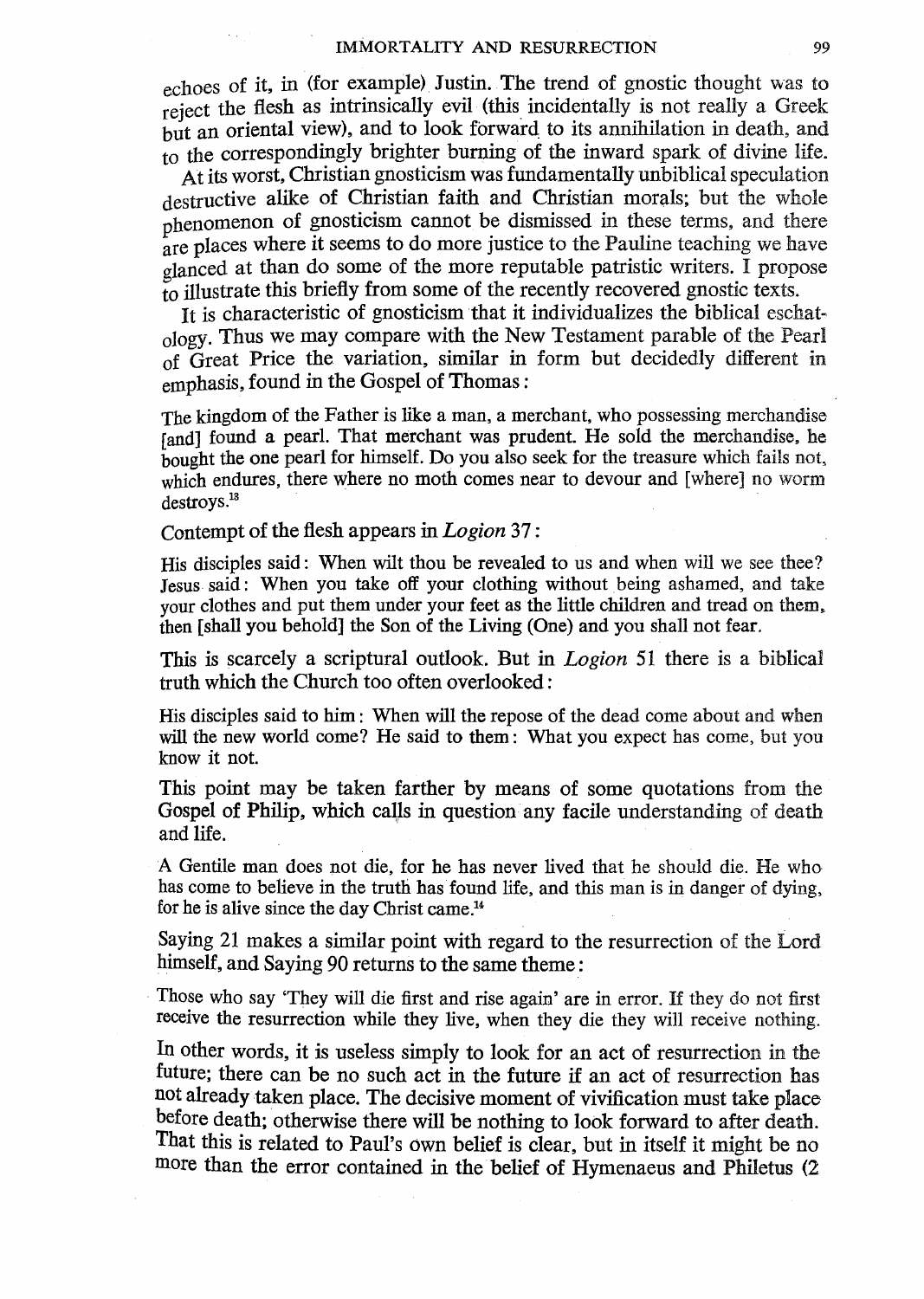Tim 218) that 'the resurrection' had already happened. The question is, what will take place as the third step, after the inauguration of new life, and the death of the body? An answer, obscure and not entirely satisfactory, but with an even clearer Pauline ring, is given in the Gospel of Philip.

Some are afraid lest they rise naked. Because of this they wish to rise in the flesh, and they do not know that those who bear the flesh [it is they who are] naked; those who ... themselves to unclothe themselves [it is they who are] not naked. 'Flesh [and blood shall] not inherit the kingdom [of God].' What is this which will not inherit? This which we have. But what is this which will inherit? That which belongs to Jesus with his blood. Because of this he said: He who shall not eat my flesh and drink my blood has no life in him. What is it? His flesh is the logos, and his blood is the Holy Spirit. He who has received these has food and drink and clothing. For myself, I find fault with the others who say that it will not rise. Then both of these are at fault. Thou sayest that the flesh will not rise; but tell me what will rise, that we may honour thee. Thou sayest the spirit in the flesh, and it is also this light in the flesh. But this too is a logos which is in the flesh, for whatever thou shalt say thou sayest nothing outside the flesh. It is necessary to rise in this flesh, in which everything exists.15

The divergence of a gnostic heresy, which nevertheless preserved some of the truths of the New Testament faith, and an anti-gnostic orthodoxy, which nevertheless petrified where it did not deny fundamental Christian conviction, is the great tragedy of the post-apostolic age. It is well illustrated by the particular theme of this lecture. The story I have sketched may be roughly compared to a converging beam of light. A variety of rays, the sombre half-light of Hades and Sheol, the intellectual conception of the immortality of the soul, the often crude notion of reawakened corpses, is brought to a blazing focus, where all half-truths find their full realization, in the resurrection of Jesus. But no sooner is the focus reached than it is passed, and the beam of light fans out again, and not without distortion, so that some confine themselves to a grossly materialist conception of the resurrection of this flesh, others to mystical abstractions or sacramentarian realism. The Christian man who is bereaved' of his loved ones, who in the end himself faces the last enemy, can be satisfied with nothing less than the full content of New Testament teaching; and our study has been pure antiquarianism if we are not now prepared to grasp this teaching more firmly and completely. .

What we have seen in our historical sketch has been, first, the development among Greeks and Hebrews of a variety of categories in which men's hope for a blessed life after the death of the body could be expressed, and second, the disintegration of the New Testament conviction of the victory of Christ into partial and doctrinaire statements, expressing now one aspect, noW another, of a comprehensive belief, according to the taste and preconceived notions of believers. The New Testament (taken as a whole) called on the full range of pre-Christian categories, and needed to do so, because its own conception was many-sided and demanded a wide range of expression. Its writers all accept, and in a variety of ways develop, the fact that Jesus of Nazareth, having truly died, was truly raised from the dead-a fact of history, but a fact without precedent or parallel, and of unique significance in the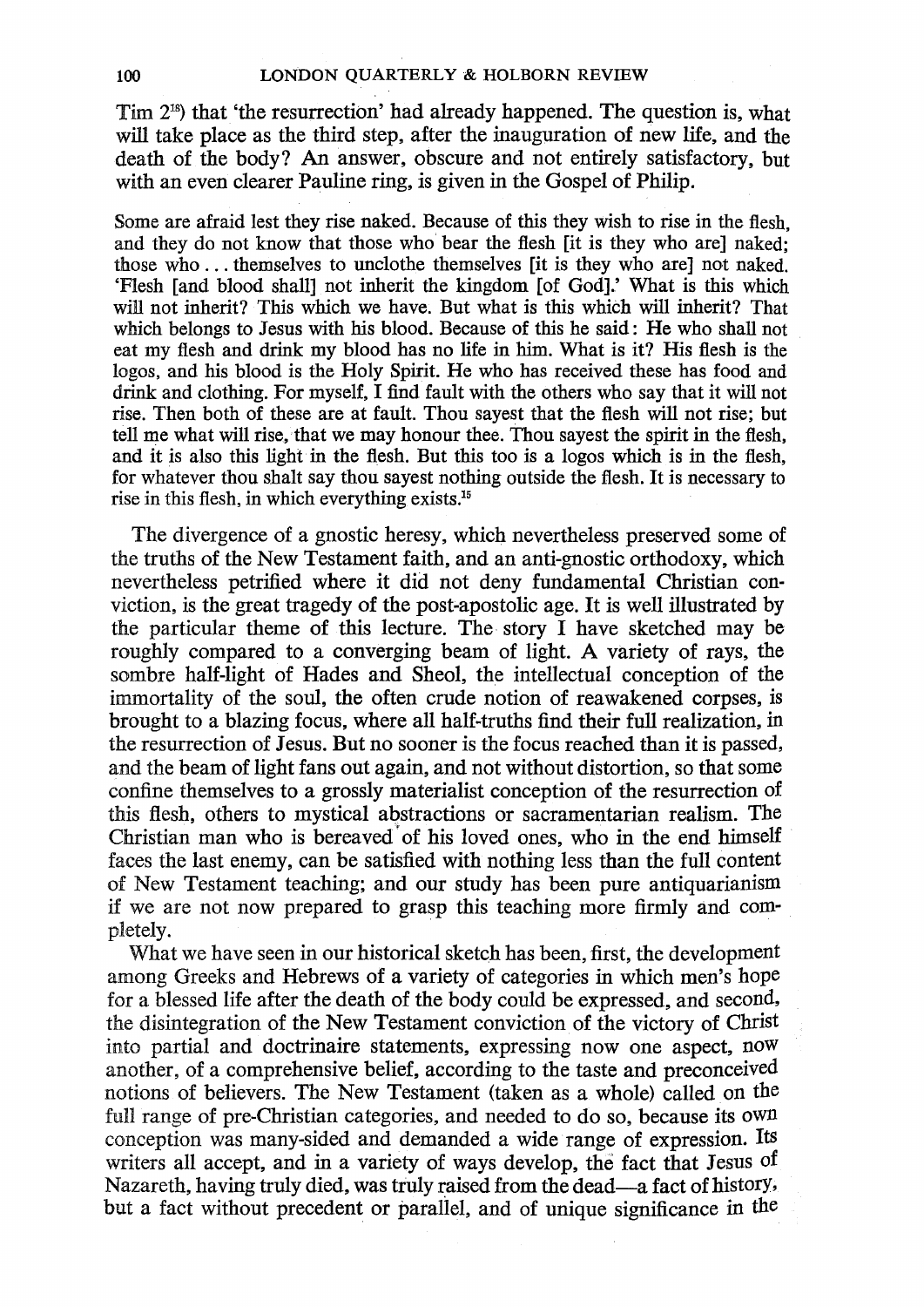history of mankind. Equally, they accept, in varying forms, as a fact of the future, that the work of Jesus will be consummated in final victory. The life of Christians is an eschatological existence, totally determined by its position between these two poles, and it follows that, for the individual Christian and for the human race as a whole, the divine gift of life may be viewed under two aspects. God has given life to men, and he will give it; God has raised them from the dead, and he will raise them from the dead. And the gift that has already been given, and the resurrection that has already happened, though not final, are more than metaphorical. If any man is in Christ. there is a new act of creation; old things have passed away, new things have come into being  $(2 \text{ Cor } 5<sup>i</sup>)$ .

The New Testament does not borrow precisely the old Jewish conception of the rising up of corpses (though before long, Papias for example, was to do so, in the crudest way imaginable). In a passage we have already studied Paul insists that the resurrected body, though continuous with the natural body, is not identical with it, since it is a spiritual body  $(1 \text{ Cor } 15<sup>44</sup>)$ . Similarly the New Testament does not simply reproduce the 'Greek' notion of the immortality of the soul, since it makes clear that what man has inherited from Adam is death. As man and sinner he can expect no other wage. The New Testament writers commit themselves to no ready-made doctrine; but just as, beyond question, they use and adapt the notion of resurrection so also they may be said to use and adapt that of immortality, though the latter is less widespread in the New Testament than, and is secondary to, the former. Man as man is not immortal; neither as man is he assured of resurrection. As Christian, as the new man, he receives a present life that assures him of future life, and a preliminary resurrection that assures him of final resurrection; may we not say, he receives a kind of immortality in the assurance that God will raise him up at the last day? Man may be said to become immortal, not in his own right, as being, or having, a soul, but because God assures him that He will raise him up at the last day. It is this pregnant compound of gift and promise that gnostics and orthodox, from the second century onwards, were to rend in two. It must be remembered that the New Testament itself uses the term immortality, and its near synonym incorruption. Immortality belongs in the first instance to God alone:

The blessed and only potentate, the king of those who reign as kings and lord of those who exercise lordship, who alone possesses immortality ( $\alpha \partial \alpha$  ), dwelling in light unapproachable, whom no man ever saw, or can see  $(1 \text{ Tim } 6^{15-16})$ .

But men may seek incorruption ( $\dot{\alpha}$  $\phi$ θαρσία, Rom 2<sup>7</sup>), and God in giving men the Gospel, has brought to light the incorruption they seek (2 Tim 110). The passage in which these words are used most frequently  $(1 \text{ Cor } 15^{42, 50, 52-4})$ looks unmistakably to the future, to the last day when God will raise the dead in a state of incorruption. and miraculously transform those who stilI survive. But as we have already seen, we must put 2 Corinthians 5 along with 1 Corinthians 15, not to contradict it but to supplement it, and 2 Corinthians 51 speaks of an eternal dwelling already existing in heaven.

The fact that the New Testament hope is thus, in some sense, related both to the idea of personal immortality and to that of resurrection, accounts for